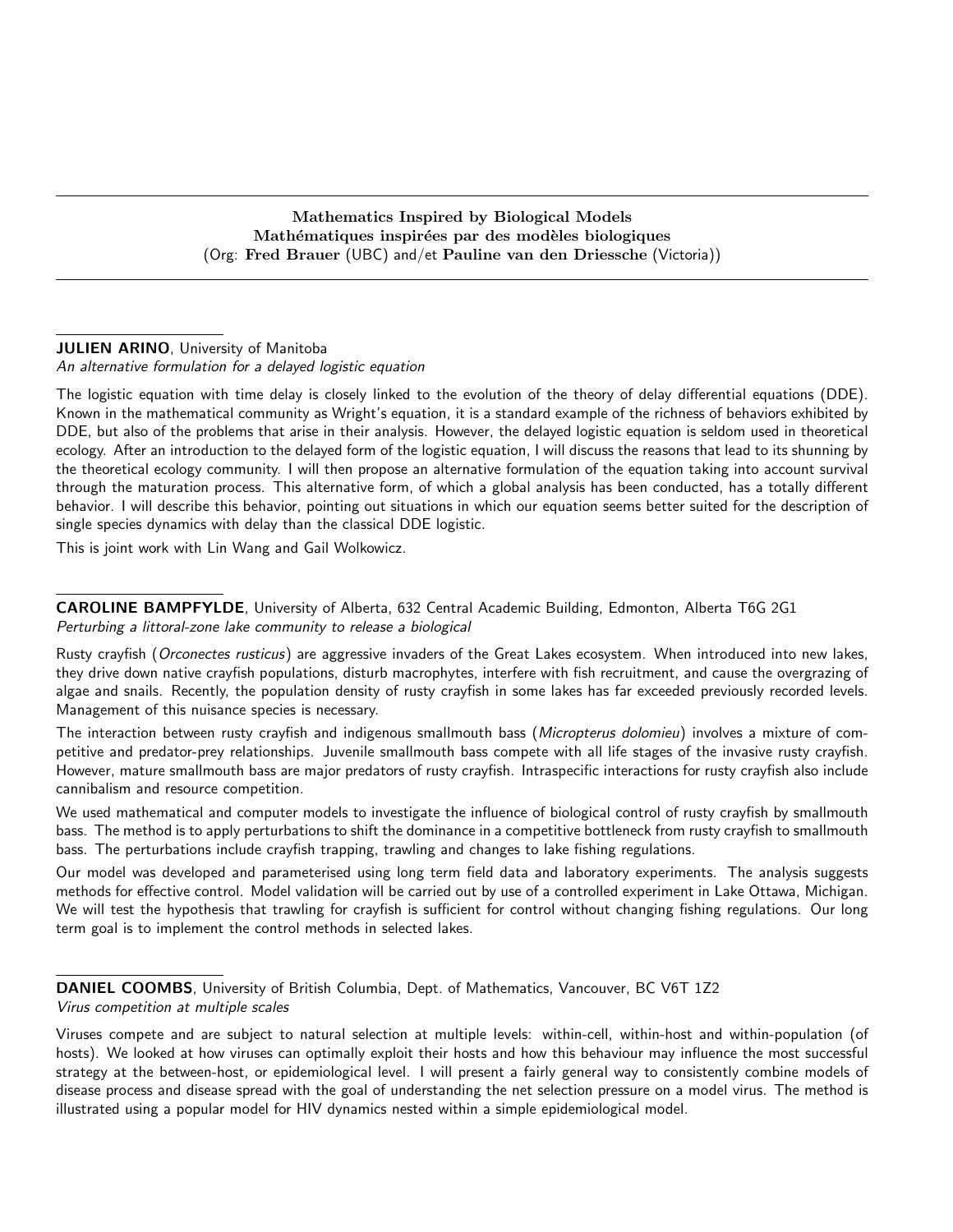This is joint work with Mike Gilchrist (Tennessee).

## ERIC CYTRYNBAUM, University of British Columbia, Department of Mathematics Finding the center—how to solve simple geometry problems at the cellular scale

Fragments of fish melanophore cells can form and center aggregates of pigment granules by dynein-motor-driven transport along a self-organized radial array of microtubules (MTs). In this talk, I will present a system of integro-differential equations that model pigment aggregation and MT-aster self-organization and the subsequent centering of both structures. The model is based on the observations that MTs are immobile and treadmill, while dynein-motor-covered granules have the ability to nucleate MTs. Scaling arguments and perturbation theory allow for analysis in limiting cases. This analysis explains the mechanism of aster self-organization as a positive feedback loop between motor aggregation at the MT minus ends and MT nucleation by motors. Furthermore, the centering mechanism is explained as a global geometric bias in the cell established by spontaneously nucleated microtubules. Numerical simulations lend additional supports to the analysis. The model sheds light on role of polymer dynamics and polymer-motor interactions in cytoskeletal organization.

# LEAH EDELSTEIN-KESHET, University of British Columbia, Dept. of Mathematics

Models of actin dynamics and cell motility

Actin is a biopolymer that forms a major part of the cytoskeleton—the structure that endows shape and motility to animal cells. I will describe the work of Ph.D. student, Adriana T. Dawes (joint with Bard Ermentrout, and Eric Cytrynbaum) on the dynamics of the actin cytoskeleton and its relationship to the speed of motion of a cell. We derive a 1D model describing the density of actin filaments and their tips. In this model, we assume that actin tips push out the leading edge of the cell by the polymerization thermal ratchet mechanism (proposed by Mogilner and Oster, 1996). We include the effects of nucleation of new filaments, capping of their tips, as well as polymerization and disassembly of the filaments to arrive at a set of PDEs. In 1D, the model can be partly analysed in closed form to determine when travelling wave solutions (depicting steady state motion of a cell) exist, and how their speed depends on rate constants and biochemical parameters. Numerical simulations extend the results where analysis is cumbersome. We use the model to investigate the effects of three types distinct mechanisms of filament nucleation, and conclude that side branching best describes experimentally observed actin density distributions.

ROD EDWARDS, University of Victoria, Dept. of Math & Stats, P.O. Box 3045 STN CSC, Victoria, BC V8W 3P4 Stochastic feedback and beats: a generic model for circadian rhythms

Most organisms undergo circadian rhythms: at the cellular level, protein concentrations go through 24-hour cycles. These are intrinsic (they run in the absence of light) but respond to the diurnal cycle of sunlight. These cycles are thought to involve genetic regulatory processes—transcription and translation of proteins that affect the expression of other genes and produce oscillations through feedback. However, all such known 'transcriptional-translational oscillators' have periods of no more than 3 hours. So an important question is how such fast, 'ultradian' oscillations can produce slow 'circadian' ones. Another problem is that the particular genes and regulatory processes involved vary from organism to organism. This poses the theoretical question: How did circadian oscillations develop independently using different components in different organisms? We propose a biochemically realistic model that offers possible solutions to both of these questions as well as allowing entrainment by light. The mathematics is elementary but the mechanism is elegant, and some more difficult questions arise when the inherently stochastic nature of the gene regulation is taken into account.

MEREDITH GREER, Bates College, Lewiston, Maine, USA

Interaction of Infectious and Noninfectious Proteins in Prion Disease: Models, Simulations, and Steady State Study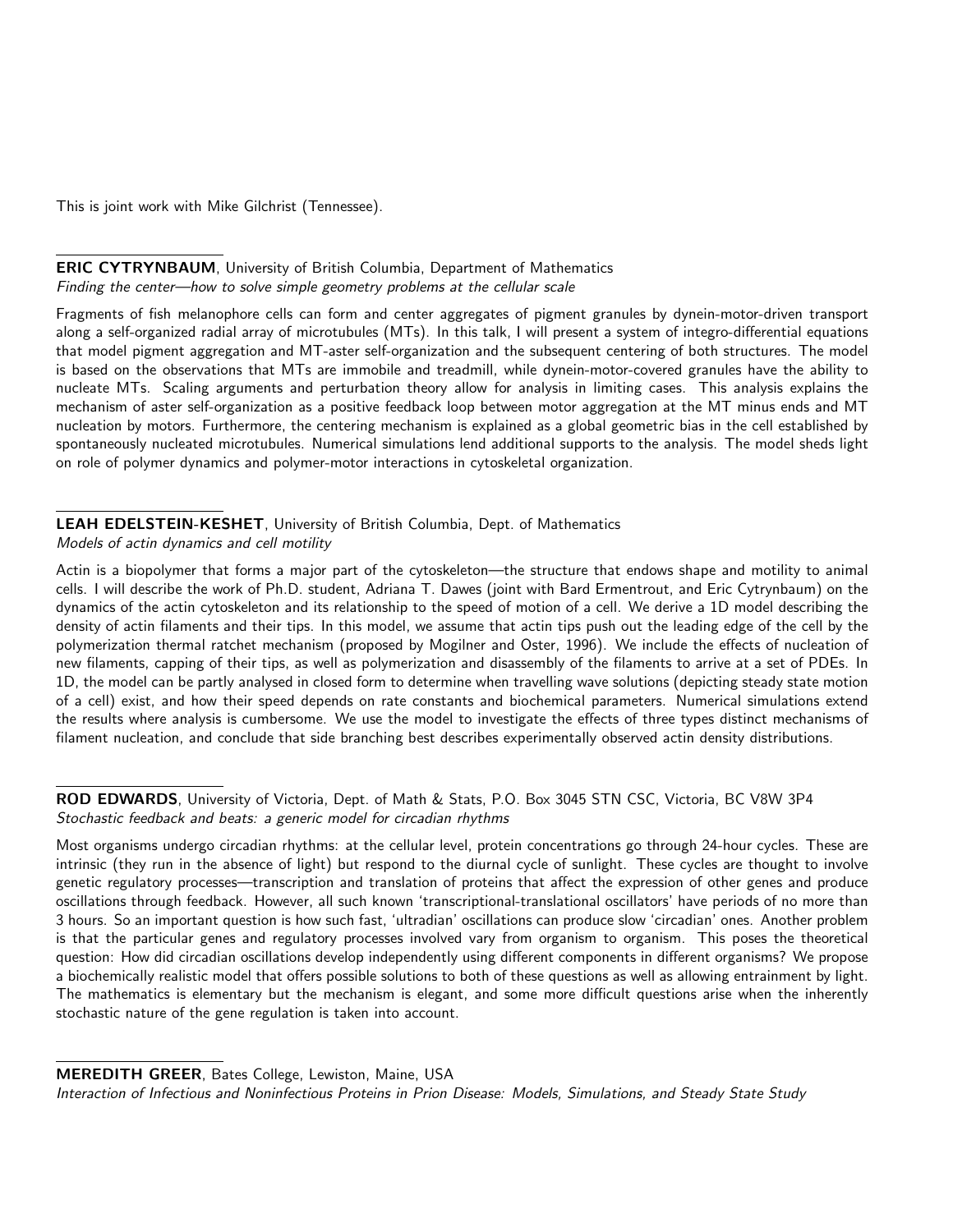A prion is an infectious form of protein that differs from a naturally produced protein only in its folding. Prions are thought to cause several diseases, with BSE (Bovine Spongiform Encephalopathy) perhaps the most widely known example. Diseases associated with prions have very long incubation periods, are difficult to detect in all but the latest stages, and are highly fatal. These characteristics alone make study of prions interesting, but even more so, there is the question of prion replication. Proteins do not possess any nucleic acid. Without DNA or RNA, how does the structure copy itself and spread?

There is evidence that prions form polymers or aggregates, most likely with additional stability. Some or all of these polymers attach to the similar naturally produced protein and convert it to the infectious variety. Polymers also split. Altogether, both the overall quantity of infectious proteins, and the number of polymer strands, increase. To model these phenomena, we represent prion polymer length as a continuous structure variable. We obtain a system of two partial differential equations modeling interaction of the infectious and noninfectious conformations of prion protein within an infected individual. We use this system to create numerical simulations of disease progress within such an individual. Under some circumstances, we can simplify to a system of three ordinary differential equations. In the ODE case, we discuss steady states, their stability, and relative parameter changes that affect their viability.

ABBA GUMEL, University of Manitoba, Dept. of Mathematics, Winnipeg, Manitoba, R3T 2N2 Modeling the Impact of an Imperfect Vaccine and ART in Curtailing HIV Spread

Since its emergence in the 1980s, the human immunodeficiency syndrome (HIV) continues to inflict major public health and socio-economic burdens globally. Currently, 34–46 million people live with HIV and over 20 million have so far died of the disease. Although the use of anti-retroviral therapy (ART) has been quite effective in slowing HIV spread in some nations, it is generally believed that the global control of HIV would require a vaccine. This talk aims at using mathematical modelling to assess the potential impact of using an imperfect anti-HIV vaccine and ART in combatting HIV. Deterministic models, which incorporate many of the essential biological features of HIV (such as staged-progression and differential infectivity) and anticipated vaccine characteristics (e.g., "take", "degree", "duration" and offering some therapeutic benefits) as well as the ART-induced evolution and transmission of drug-resistant HIV strain, would be presented and analyzed to determine thresholds conditions for effective control of HIV within a community.

# THOMAS HILLEN, University of Alberta

Mathematical Models for Mesenchymal Motion

Mesenchymal motion is a form of cellular movement that occurs in three-dimensions through tissues formed from fibre networks, for example the invasion of tumor metastases through collagen networks. The movement of cells is guided by the directionality of the network and in addition, the network is degraded by proteases. I derive mathematical models for mesenchymal motion in a timely varying network tissue. The models are based on transport equations and their drift-diffusion limits. It turns out that the mean drift velocity is given by the mean orientation of the tissue and the diffusion tensor is given by the variance-covariance matrix of the tissue orientations. I will discuss relations to existing models and future applications.

# LEV IDELS, Malaspina University-College

Time delays in periodic harvesting

To model a fish population in periodic environment we introduce a Getz delay differential equation with a parameter which describes population outbreaks.

This dynamical system then analyzed and the global existence of a solution is established.

We study some harvesting problems that were posed by F. Brauer,  $e.g.,$  whether periodic variations in the model transform a stable equilibrium to the stable periodic solution, will the stability of equilibrium be preserved and result in stable periodic solution?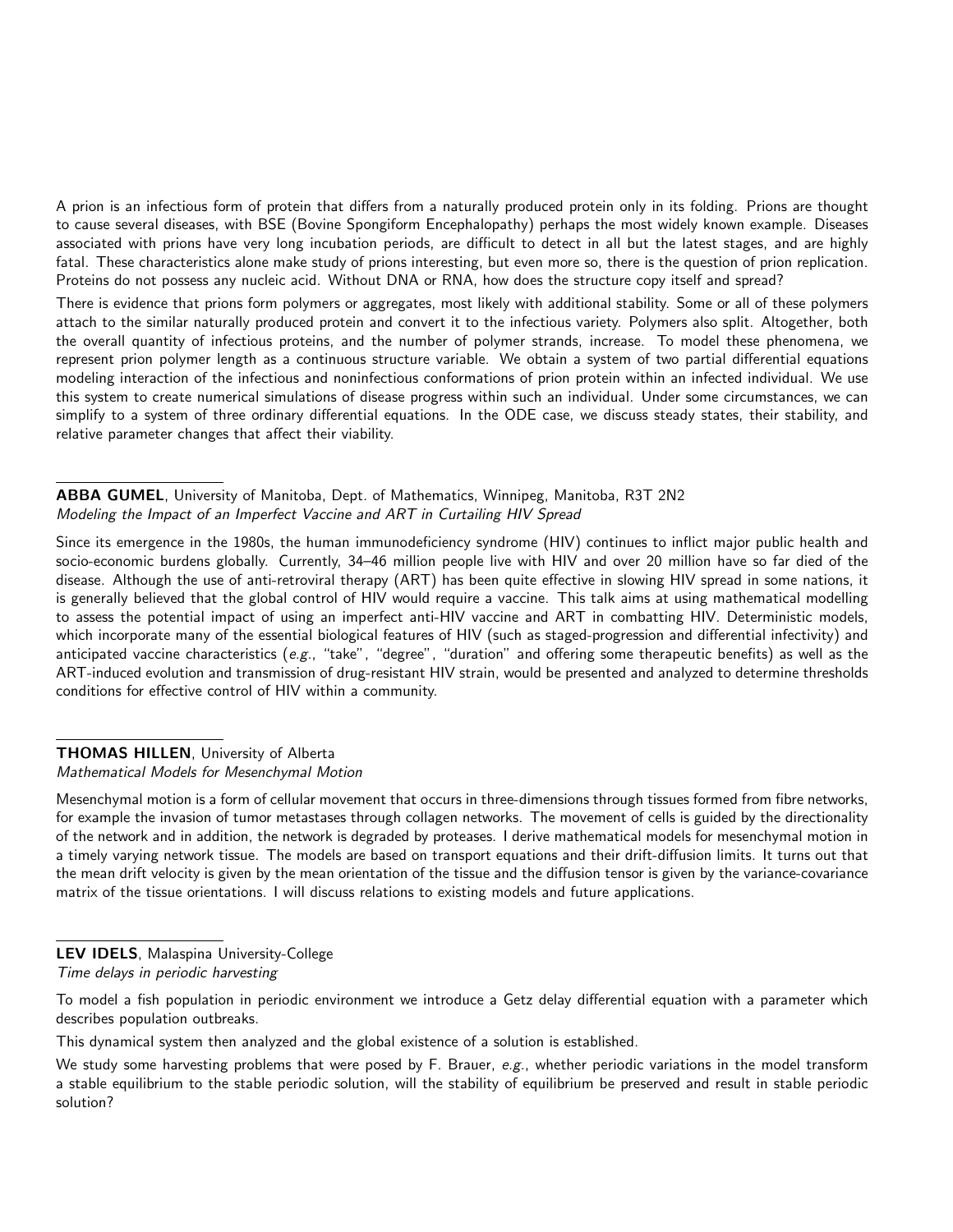We illustrate numerically that the resulting system has a very rich dynamic.

### MARK LEWIS, University of Alberta

Spread and persistence of competitive species in advective flows

My talk will focus on mathematics inspired by biological problems involving multispecies competitive spread and persistence in advective flows. The biological problems are: movement of vegetation in response to climate change, and persistence of populations in rivers. In the analysis of these problems, I will connect the classical critical domain size problem with the theory of spread rates and travelling waves. I will finish with some recent work on the role of disease in the historical spread of competing species.

Some of the research is in collaboration with Frithjof Lutscher, Paul Moorcroft and Alex Potapov.

#### CONNELL MCCLUSKEY, Wilfrid Laurier University

Stability for a Class of Epidemic Models with Mass Action Incidence

Many epidemic models with mass action incidence can be written as a sum of constant, linear and quadratic terms:

$$
x^\prime = K + Nx + Qx_1x_2
$$

where K and Q are constant vectors and N is a matrix. Under very reasonable assumptions on K, N and Q, it will be shown that this n-dimensional system has a globally asymptotically stable equilibrium. The result resolves the asymptotic behaviour of several models in the literature for which the global dynamics had not been determined. The main results are obtained by the use of a Lyapunov function.

REBECCA TYSON, University of British Columbia Okanagan, 3333 University Way, Kelowna, BC V1V 1V7 Recolonization of Harvested Forest stands by Tamiasciurus hudsonicus

We present a model for the population dynamics of Tamiasciurus hudsonicus within a forest environment subject to harvesting and regrowth. The forest is represented as a mosaic of patches at various levels of development from harvested to mature forest. Each patch grows over time, eventually becoming mature forest unless it is harvested again. At the same time, each harvested patch is gradually recolonized by squirrels. We find that the time it takes for a second growth forest patch to be recolonized at the mature forest level is much longer than expected. In particular, it is much longer than the time it takes for the second growth patch to produce as many cones as an equivalent mature forest patch. We also report that recolonization pressure decreases squirrel populations in neighbouring patches. We discuss reasons for these behaviours and predict how squirrel populations are affected by different harvesting geometries.

Despite the fact that the competitive exclusion principle holds in most classical chemostat models, transient oscillations are frequently observed in actual experiments, which cannot be explained from those classical models. What could be the source hiding behind this phenomenon? In this talk we give two possible sources, namely, non-negligible species-specific death rate and delay in growth. We show how each source can give rise mathematically to transient oscillations.

This talk is based on joint work with G. S. K. Wolkowicz and H. Xia.

LIN WANG, University of Victoria Transient Oscillations in Chemostat Models